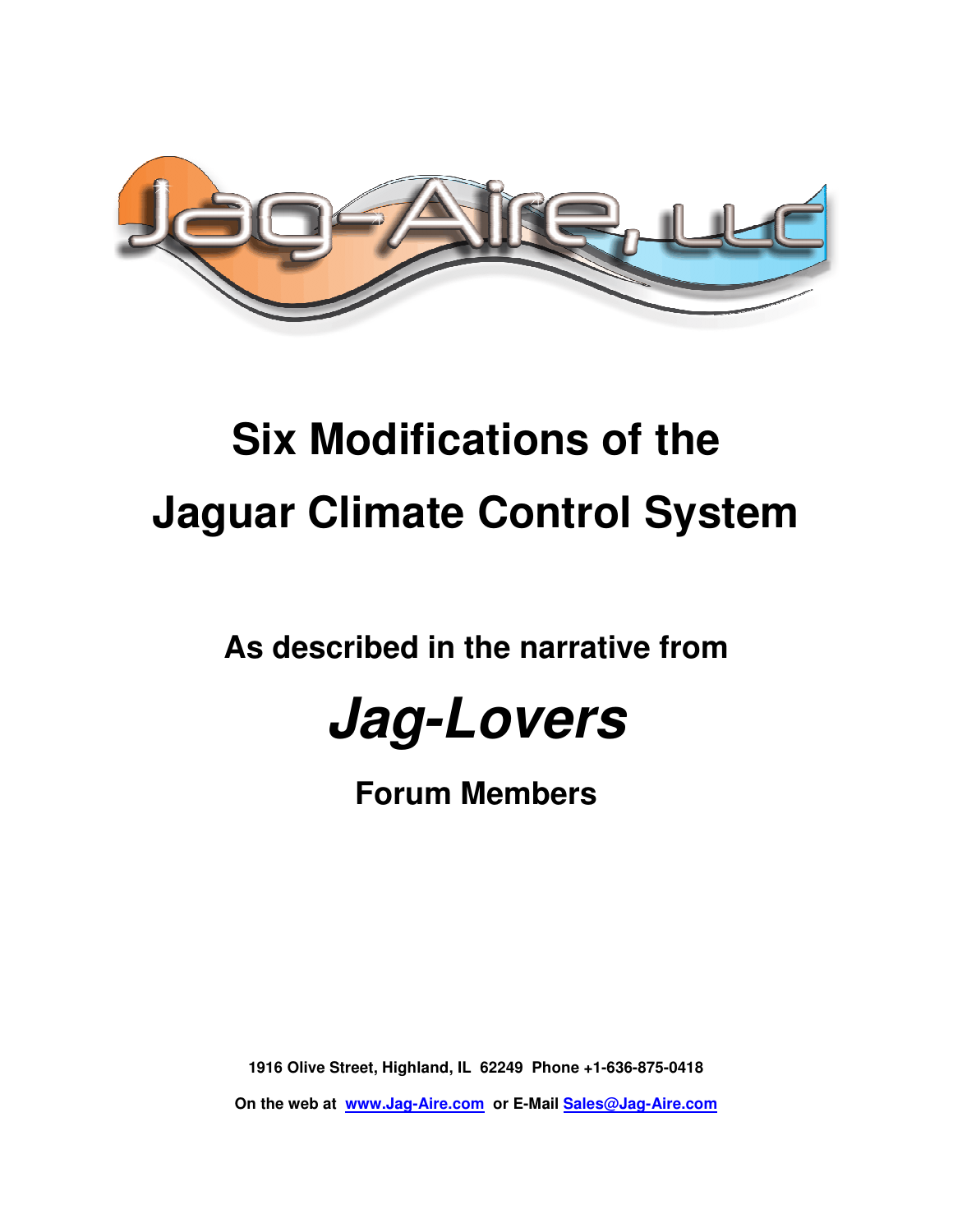#### **Modifications to Climate Control**

#### **Application**

This applies to the Delanair Climate Control, excluding vehicles with convertible tops. Convertibles have different controls. It is important that you understand that the A/C compressor is engaged much of the time. It runs so the A/C can cool the gasoline (to reduce hydrocarbon emissions) and to provide cold air, which is used to extract moisture from the air passing through the climate control. This dehumidification is especially important when defogging the windshield. **Note** that the heater core is providing heat for the defroster at the same time as the A/C is providing cold air. The incoming air is first cooled to extract the water and then it is passed over the heater core and on to the defogger ducts. Defrost is not the only time both the heater and the A/C is used, but it is the easiest scenario to understand.

The heater control valve is vacuum operated. Absent vacuum, it is open. When vacuum is applied, it closes. There is no modulation; the valve is either open or it's closed. This means that the heater core is very hot when heating, so the climate control often blends cooled and heated air.

When the fan control is Off, the climate control moves flaps into a recirculation mode, so no fresh air is available when the fans are Off.

#### **Six ways to alter your Delanair Climate Control**

Counting combinations, there are 6 different modifications described.

- 1. The "Gardner mod" explains how to obtain fresh air ventilation.
- 2. The "Napoli mod" allows the A/C compressor to be enabled or disabled depending on the position of a switch.
- 3. Combine the Napoli and Gardner Mods with a single switch.
- 4. Napoli's version of the Gardner Mod.
- 5. The "Sawyers mod" improves control over the recirculation flaps.
- 6. The "Bernett mod" disables the blower fans and A/C compressor.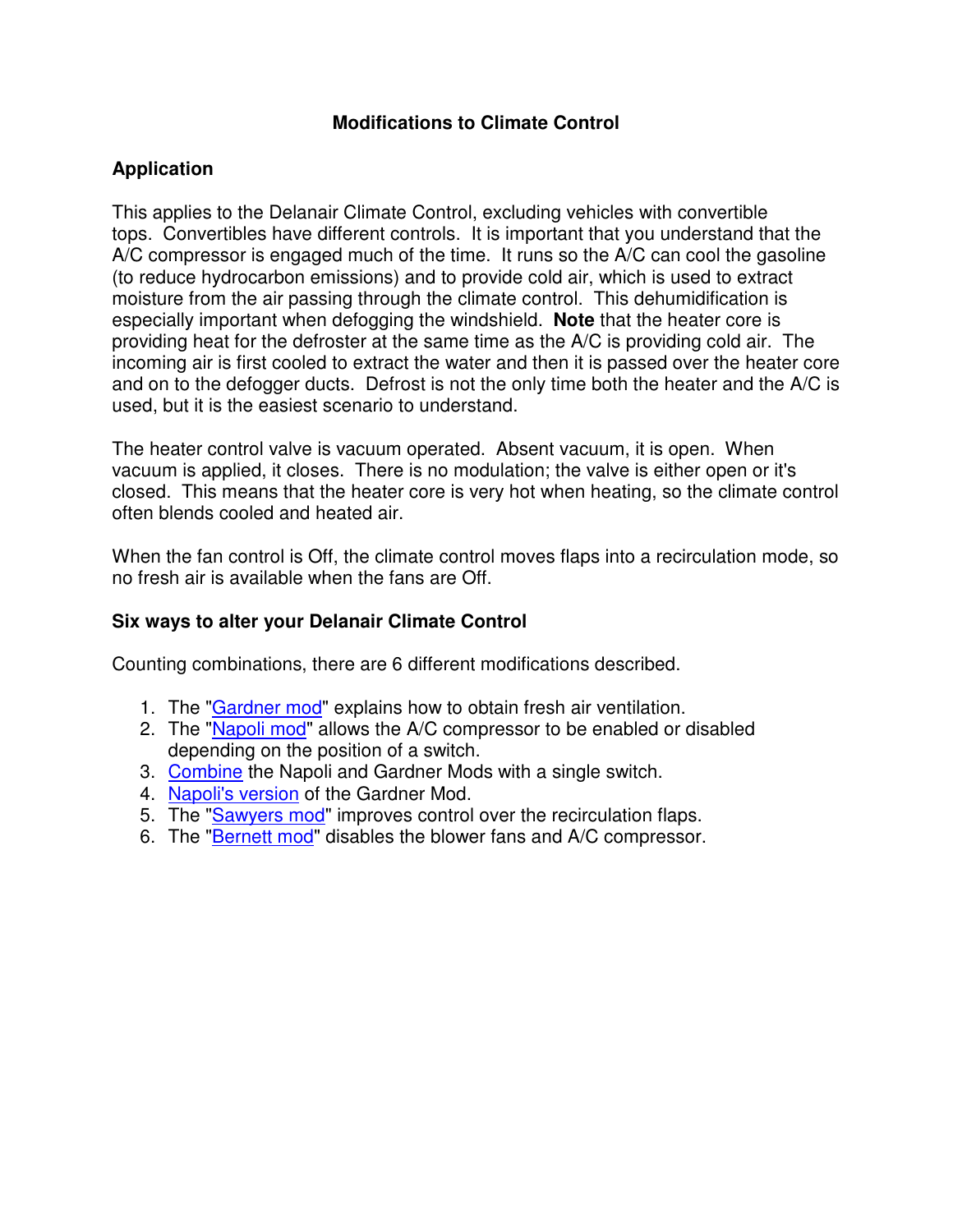# **Systems that do not match the preceding descriptions**

If your climate control differs, the following may help.

#### Gregory Andrachuk:

"DONE! Some may remember that I complained that my late 82 had the early style vacuum valve, not the AISIN valve, and the vent modification to admit fresh air with the climate control OFF did not work. I procured a used AISIN valve (two, actually) and tried again, using the window master switch as the open/close switch for the fresh air flap. It works PERFECTLY. A gentle waft of fresh air. It worked WITHOUT first turning on the climate control, and although I have not yet tested it extensively, it seems to provide heated air using only the temperature selector, although in observing this, I must say that I had turned the climate control on briefly. Was I just getting the benefit of residual heat in the heater core? In any case, using the master switch, there seemed to be no difference in the sound of the fans. (I believe that Tony Gardner said that one fan would be cut out when the switch was set to open the fresh air flap.) Anyway, it works, and works very well and thanks to Tony Gardner and the other pioneers of this worthwhile modification. The best part, the only thing that encouraged me to do this, is the fact that it is completely reversible with absolutely no permanent change to the system, and no visible alteration. Both important if your car is more than a "driver".

Shane Mantoszko Describes Something Similar for the Series II: " With all this discussion on modifying the series 3 climate control, I thought I'd tell the list what modifications I did to my series 2, which is a slightly different system, but very similar, if not identical in its functions.

Firstly, with regards to fresh air coming into the cabin. The series 2 has small mesh inlets above each headlight, with piping running to the foot well of the cabin. In each foot well is a knob which you can pull to open up this inlet, and allow fresh air into the foot wells. It comes in right next to where the blower motors inlet is. Fresh air can also come in via the plenum box, through the grate in front of the windscreen (where the wiper-washer nozzle sits).

The system will open up the flaps which sit on top of the fan blower units, and let fresh air in through the plenum box when using either full heat or full cold operation. All other times, the flaps should be closed, whether the climate control is on or off, thus giving recirculation.

This flap system after some years can be troublesome, so when my guy was re-building my climate control, and re-wiring the whole under dash with all new wiring, connectors and relays etc., I said to him ' since we have the fresh air option already via the top of the headlights, why the hell do I need to get air in through the plenum box ? Lets disconnect that whole part of the climate control, and seal up the flaps on top of the blower motors, so that the climate control works fully with re-circulation, and when I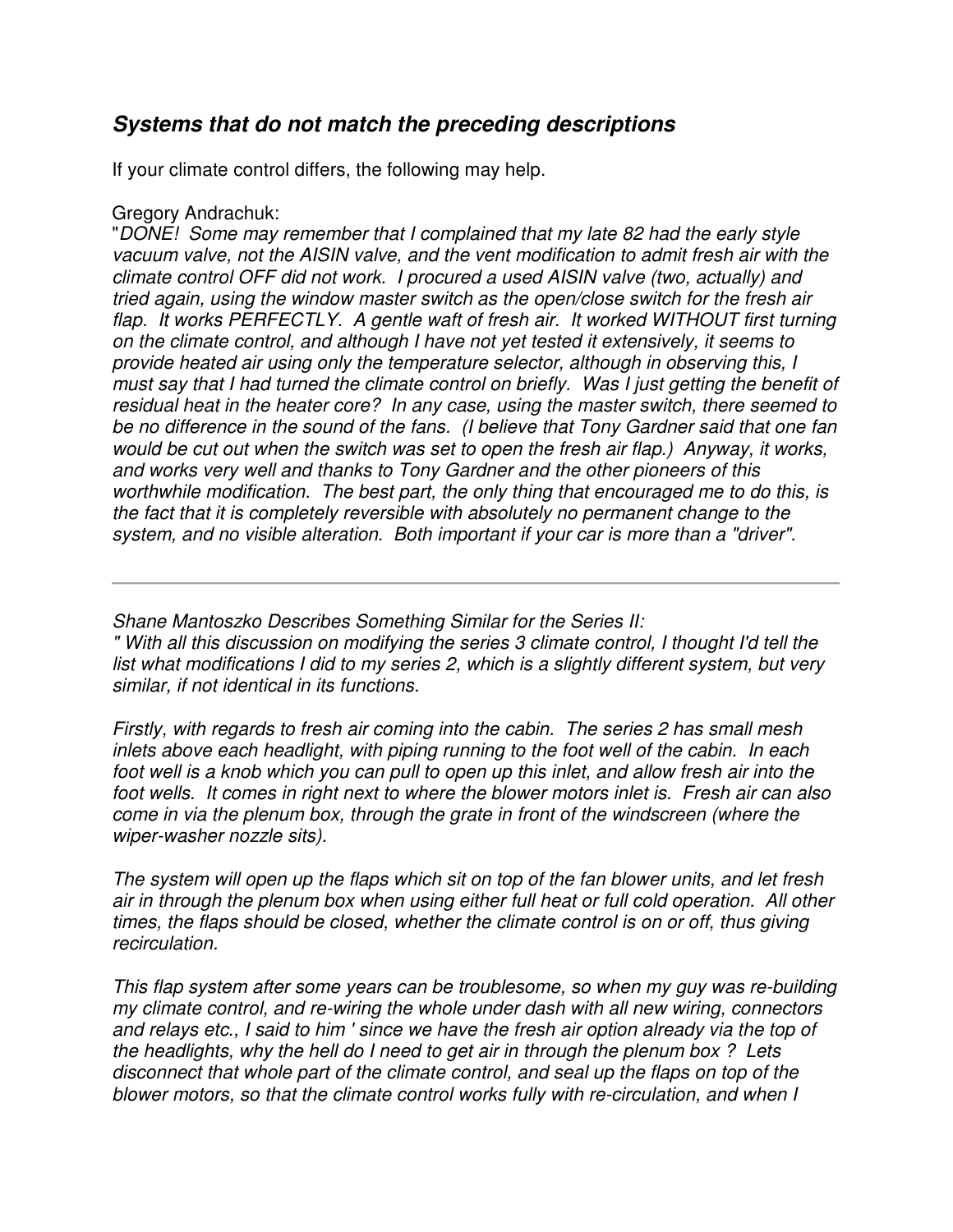want fresh air to come in, I'll just pull the vent knobs in the foot well, or open one of the windows if I want high volume fresh air....' made sense to me, and after 6 months of driving with it, I can say that it is just sensational. I am a city boy, and just hated the volume of exhaust fumes which would come in through the climate control.....now I get much less, and just have to push a knob in the foot well to close it off completely. Also, now that the flaps from the plenum box are totally sealed, I don't have to worry about water gushing into the foot well when the drain tubes into the engine bay are blocked up... It will stay in the plenum box until It dribbles through the drains itself, or until I hear the water slushing around and clear the drain tubes out....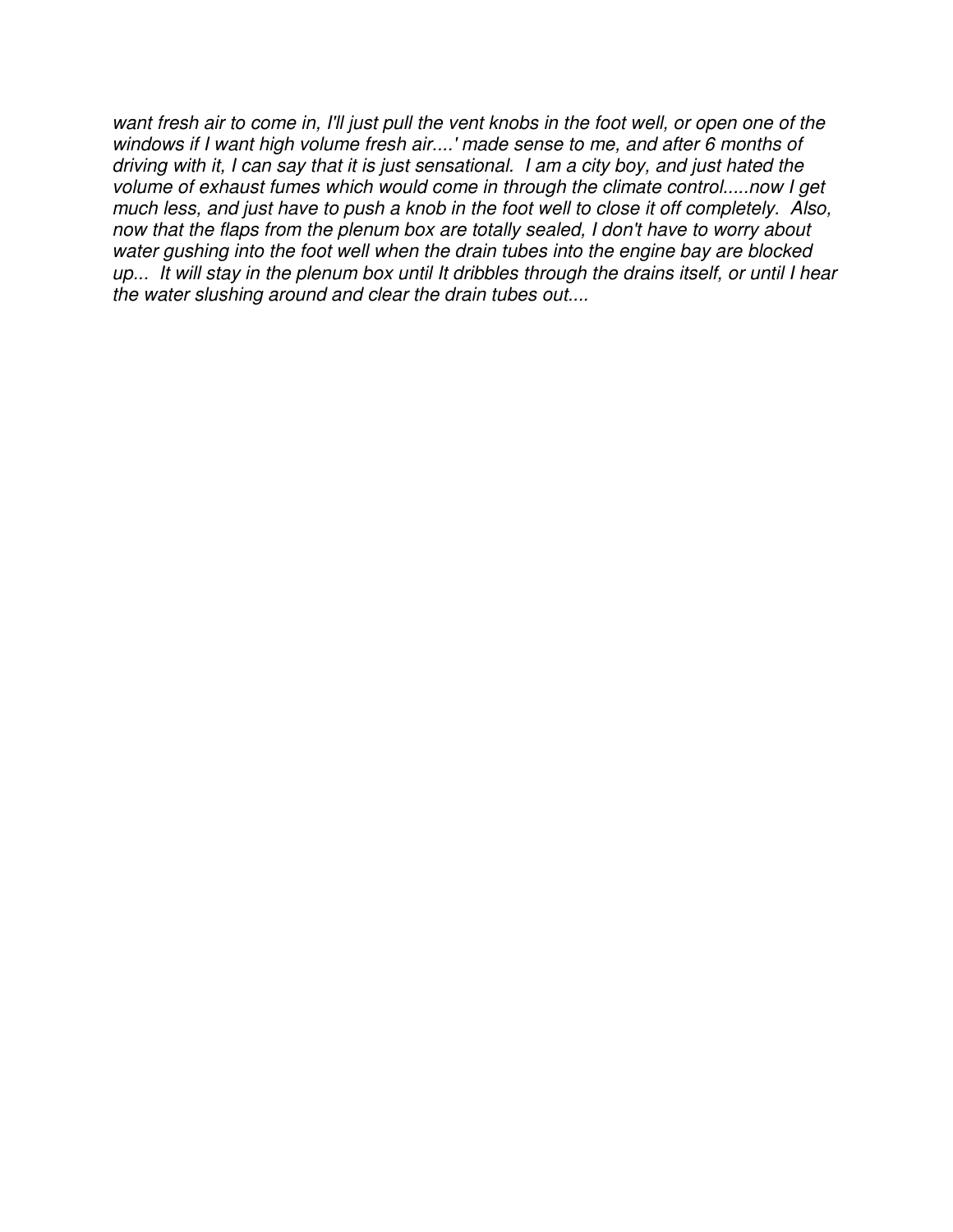## **Gardner Mod Series III**

**Tony Gardner** Adds Fresh Air Control to the SIII. His posting to jag-lovers.org: "This modification gives the option of having the forward motion of the car push outside air (hot or cold) through the air-conditioning vents with the climate control switch in the off position and the blower fans blissfully silent. The modification is very simple to effect and easily reversible if you do not like it; but you will."

Remove the two screws holding the left side heater louver (at your right knee LHD cars) and then remove the panel by sliding it forward and down, towards the front of the car. Before you is the daunting intricacy of the climate control unit which strikes trepidation into even the most technically competent on this list (be brave, this is easy). Just below the vent aperture is a black box with a tangle of wires from several electrical connections and, just in front of that (towards the engine and to the right of a plastic drain tube) a silver box, about one inch square, with two electrical connections protruding downwards from a black plastic appendage. On my car, the appendage is embossed with the name AISIN. The connection closest to hand has two black wires (the one at the rear two pink). Disconnect the (black wire) connector by pulling straight down. This disables the vacuum solenoid that closes off the air intake (RTC 670 "vacuum valve", if you have a parts book).

You can now go for a drive and see if you like it. If you do, you will probably want to be able to turn it off at some time, in which case, obtain standard male and female, blade type, electrical connectors and mount them at each end of a piece of wire. Install a simple on / off switch in the wire and connect it between the contacts you have separated.

Your car will now give fresh air at outside ambient temperature (this is not a substitute for air conditioning), or heated air, under the following conditions: Set the temperature control to maximum cooling, turn on the climate control and wait until the servo stops whirring indicating the air blend flaps have adjusted. Now turn off the climate control and a gentle breeze will be found blowing through the vents which is proportional to the forward velocity of the car. Opening the roof or a window increases flow. The temp control can also be reset to bring in heated air by switching on the climate control, selecting a higher temperature, and again waiting for the mechanism to adjust before turning it back off. If you have mounted the switch, the ventilation can now be turned on or off without the climate control in operation.

An interesting side effect is that removing the connection not only disables the vacuum solenoid but also one of the climate control blower fans. If you run the climate control as normal, with the ventilation switch on, there is only the noise from one fan and, of course, proportionally less air velocity. Therefore fitting the switch gives you the option of running one or two fans when using the climate control.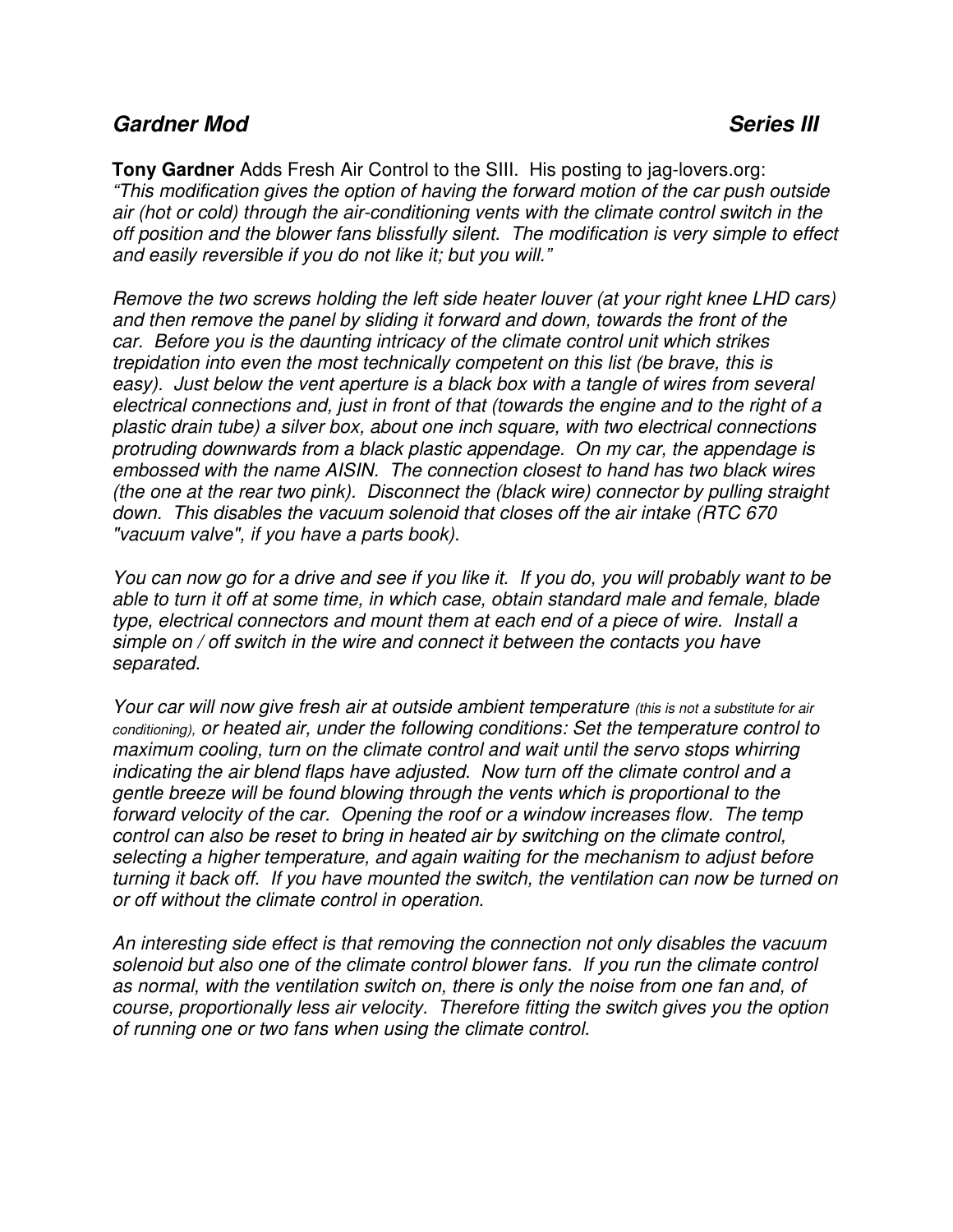I have been using this modification for over a year now without a problem. (Other than the anxiety from hearing subtle engine noises which were not previously discernible with the climate control in operation).

The system is clearly designed with the intention that you will always have the climate control system on when driving; when the system control knob is turned to the "Off" position, the fresh air/recirculation flaps are moved to recirc position, positively closing off the intake of fresh air. Tony Gardner's mod lets you drive along with the climate control system switched off and still have fresh air wafting through the dash vents. The Gardner switch removes the ground from the vacuum solenoid that controls the fresh air flaps, allowing the flaps to open and fresh air to enter the cabin.

The vacuum solenoid in question is readily accessible; simply remove the grille and pad on the left side of the console, and the vacuum solenoid is mounted just forward of the four-relay box. Disconnect the ground wire, and connect it through a switch.

The Gardner switch will hold the fresh air vents open regardless of whether the system is on or off, but when the system is on there isn't much point. During normal operation, the system almost always keeps the fresh air intakes open; the only time they are closed are during max cool and max heat, which are relatively rare. However, as noted above, the Napoli mod may cause the control to run to max cool far more often, so the Gardner mod may come in handy to use in concert with it.

For winter use, Gardner himself provides the following tip: "If the climate control is set to heat (to adjust the flaps) and then switched off, warm air flows through the fresh air ducts. The vent mod does not replace AC, therefore it actually works better in winter than summer." Note that when the system is switched off, the heater valve remains open for coolant to freely flow through the heater core; Gardner's idea of setting the temperature to full heat and then shutting the system off merely leaves the flaps in a position to guide the wafting air through the heater core. If the temperature is set to full cool and the system is shut off, the flaps will remain in a position to bypass the airflow around the heater core.

# **Napoli's Mod to the Gardner Mod**

"Instead of wiring the Gardner switch to cut out the ground, wire it to apply power to the solenoid. Then, whenever you want recirc, regardless of the mode the climate control system is in, you can get it. You also preserve full Gardner functionality with the climate control off --just switch off the switch." Essentially, the regular Gardner mod switch is OPEN/AUTO, while in this scheme it is OPEN/CLOSED - complete manual control of the recirc flap.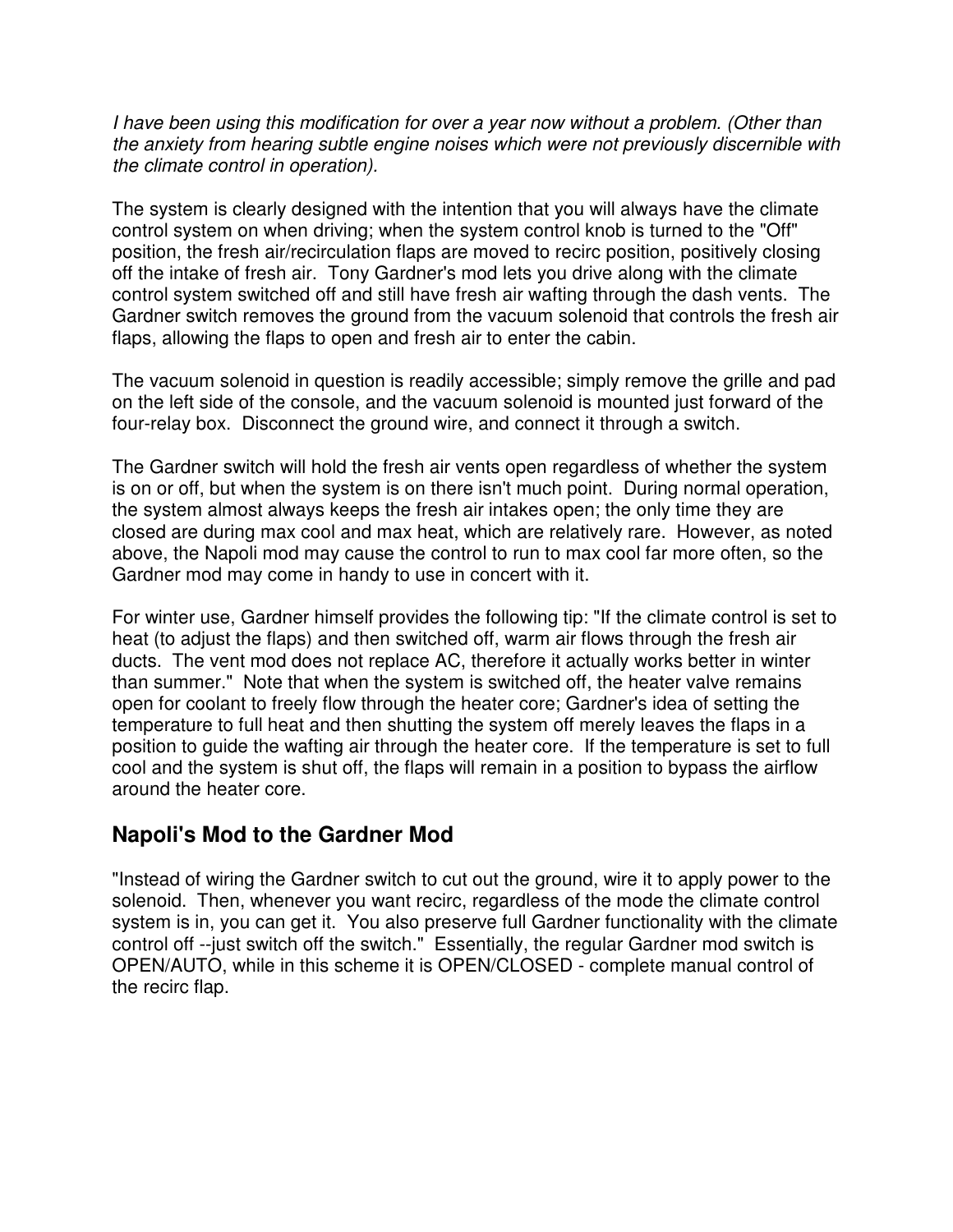## **Sawyers Mod**

The Sawyers mod is a variation on the Gardner mod, providing improved control over the recirc flaps. It requires a two-pole switch. **Craig Sawyers** says it "does exactly what you want. Position 1, recirc under all conditions. Position 2, fresh air when mode = "off" and normal Delanair operation in any other mode switch position." Since "normal Delanair operation" means that the system is in fresh air mode nearly all the time but will go into recirc mode under the most extreme circumstances, the switch becomes a "fresh air/recirc" switch that the system has the capability of overriding when it really needs to in order to maintain temperature control.

"Unplug the pink connector at the solenoid (it has two pink wires going into it), and unplug the servo multi-way connector on the opposite side of the car. Now chomp one of the wires going into the solenoid female spade connector, and find out which one of the two wires you now have connects to the pink wire on the servo connector. That is the wire you don't want -the one you do want actually goes to microswitch C in the mode switch assembly, which you can't physically get to without dismantling the car. Note that you actually want a break in the correct pink wire -so you might have to resolder the one you just snipped, and snip the other one.

"Now take your two-pole switch and common up the wiper. Connect that common point to the vacuum solenoid end of the correct broken pink wire. Connect the NC (or NO) end of one pole to the other end of the pink wire. Connect the other NC (or NO) to the brown wire mentioned in my earlier post. Now plug both spade connections back onto the vac solenoid.

"Here's what the scheme described above looks like electrically:<br>Fink to serve **express and contains** 



"In operation, one switch pole interrupts the +12V feed that comes from the mode switch when in the "off" position. It is really identical to the Garder mod but with the switch in a different wire. The second pole of the switch is used to apply +12V to the solenoid when the mode switch is in any other position. So with both switches open, you get no +12V to the solenoid with the system "off", and the solenoid under servo control with the any other mode position (Gardner when "off", servo control in any other mode position). With both switch poles closed, you get +12V through the pink wire with the mode "off", and +12V from the brown wire in any other mode switch position (recirc no matter what). Just to complete the description, mode microswitch C takes a fused +12V from the fusebox and either connects it to the pink wire when "off" and to the brown wire in any of the other four mode switch positions."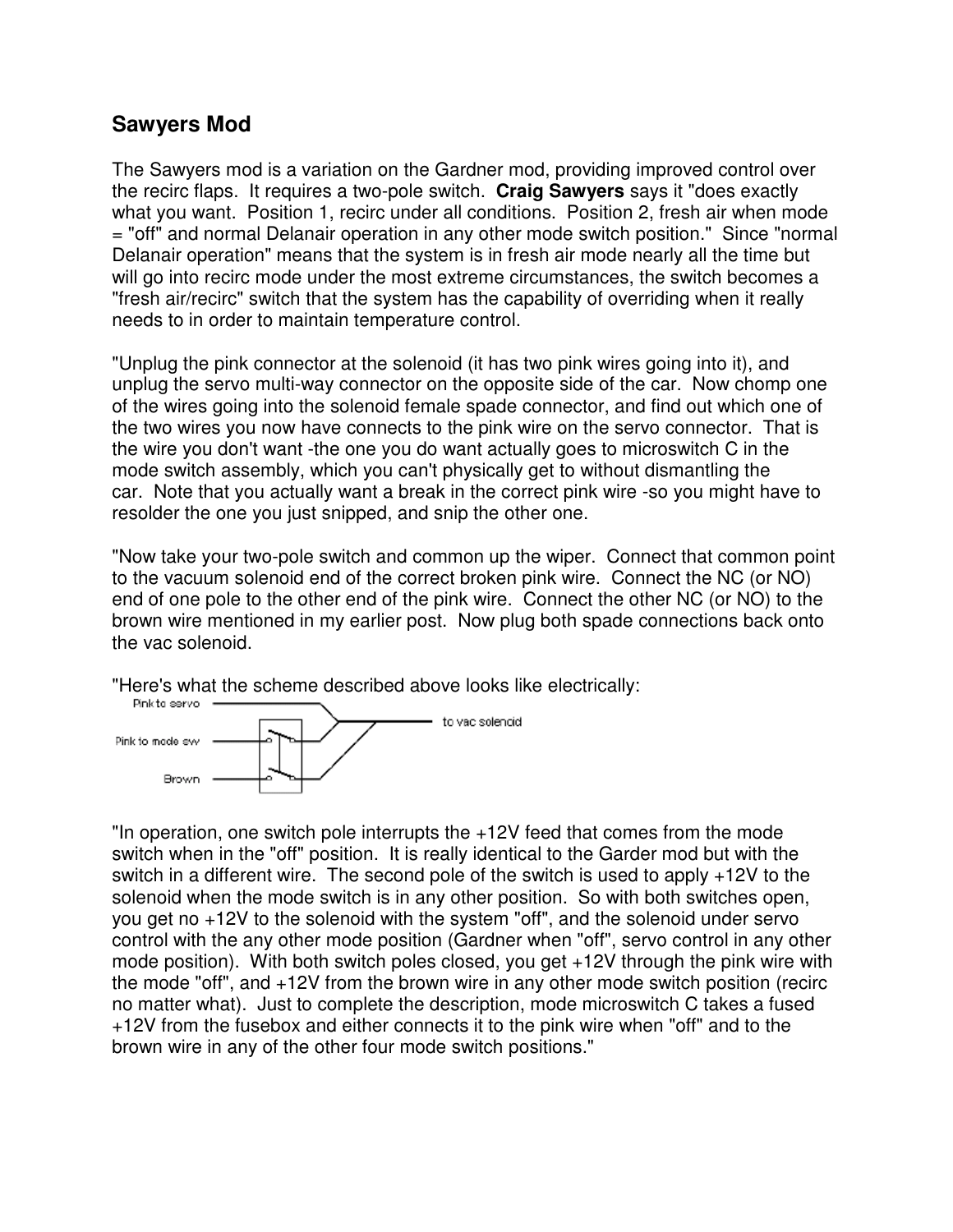## **Napoli Mod**

**John Napoli** Adds Manual Compressor Control to the SIII. His posting to jaglovers.org:

"Many of us have Gardnerized our cars, and this has proven to be a handy feature. In previous posts, I mentioned that I was going to experiment with compressor cutoffs, the idea being that you could run the climate control system without the compressor running. I performed this mod on my 84 S3 XJ6, and have found it to provide greater system flexibility and as much as 3 more miles per gallon. I did it by adding a switch in series to the compressor circuit. The approach I took was almost identical to that used to do the Gardner mod:

Remove the right hand console panel (the one under the instrument panel). Remove the right side under scuttle panel. Locate the inline fuse for the compressor -- it is a standard white inline fuse holder attached to the climate control system housing with a clamp. (It is located up and to the right of the air flap rods.)"

#### **gypsy adds**:

On my 85 California Vanden Plas, the 10 amp inline fuse is affixed, with a phillips (PoziDriv?) screw and a clamp, to the right side of the climate control near the vent that blows on the passenger's knee. This is not the 15 amp #13 fuse! Now might be a good time to replace the filter behind the vent.

"Remove the clamp and remove the fuse. Start the car and turn on your climate control. If you have the right fuse, the compressor won't be running. Replace the fuse and the compressor starts. Switch off the engine -- now you know you're in the right place.

The long side of the fuse holder has a yellow wire with a black tracer coming out of it that leads to a white female spade connector. Remove that connector from the device its attached to. Notice that the connector has two yellow/black wires attached to it. We only care about the wire that leads to the fuse holder.

Cut the yellow/black wire that runs between the fuse holder and the connector right in the middle. Crimp on a female spade lug to one of the ends, and a male spade lug to the other. (This makes it easy to add the switch and also makes this mod reversible if you decide to uninstall later - -- just plug these two together.) If you are doing this with the fuse removed from the fuse holder, which gives you more slack to work with while you are doing this, be careful about the spring in the fuse holder that will want to pull the little stub end of wire out of your hands before you affix the connector.

Now, prepare another wire just like the one that you prepared for your Gardner mod, namely, a suitable length of zip cord. One end gets another male-female pair of spade connectors, and the other end gets whatever you need to attach it to your switch (a pair of females in my case). Plug the male-female end of the wire to the female-male connectors you added to the yellow/black wire.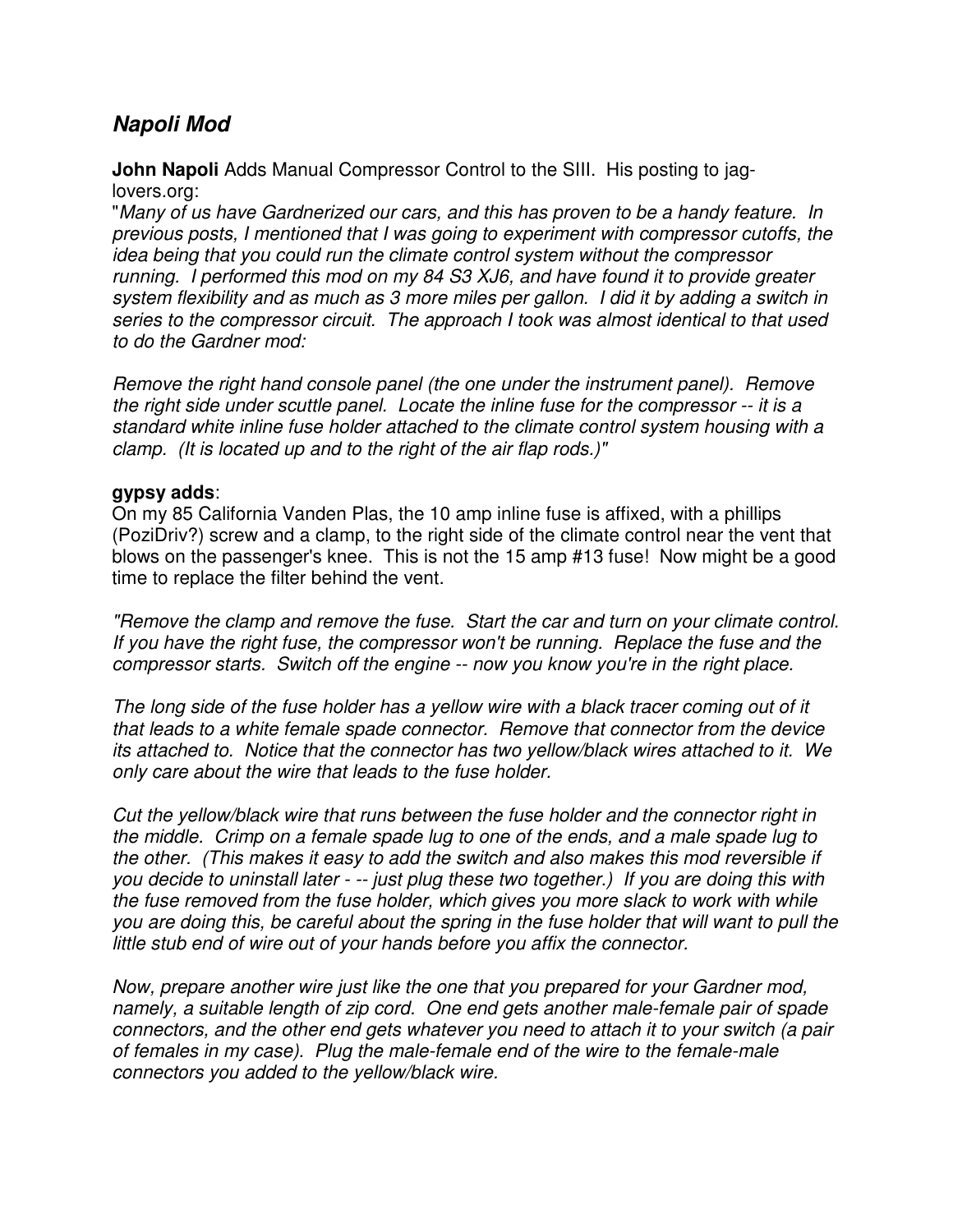I added a small 4 rocker switch panel from Pep Boys (8 bucks or thereabouts) inside my center console, since I didn't want to lose the functionality of the window lock switch, and I wanted more switches, anyway. Fish the wire through with a wire coat hanger. Plug in your switch and try it out. Replace the two panels you removed.

Results: this mod adds nice flexibility. Many days or evenings where it is warm enough for forced air circulation, but cool enough not to need the A/C, has made me appreciate the option of turning off the compressor and saving gasoline.. (Watch your computer with the compressor on and off -- you'll see a significant saving. I have averaged up to 3 mpg more over a tankful of gas.) And, of course, come winter the compressor can remain idle (except for a spin every couple of weeks to keep the seals moist).

I tend to keep the Gardner switch on all the time so the car always gets air from the outside, and use the compressor cutout switch as needed whenever I switch the climate control system on.

My next thought is to add a timer delay to the mix to cycle the compressor on and off while driving. More on this at a future date......

I would definitely recommend this modification to all."

The idea of this mod is simple enough: provide a switch to enable operating the climate control system without the compressor when cooling is not needed. John Napoli says, "You are basically adding a switch in series to the inline fuse for the compressor located on the transmission tunnel near the air flap linkages." The wire in question is a GN wire.

Note that operating with the compressor off will not only result in no cooling, but will eliminate the ability to dehumidify as well. In high humidity situations, you will probably need to turn the compressor back on to prevent window fogging and other humidity problems. You will definitely need it on if you use "Defrost" mode to clear condensation on the inside of the windshield.

Also note that operation of the system in hot weather with the compressor off might cause the "Auto" mode to increase fan speeds, since it's trying to cool and the servo is moving to ever more powerful cooling modes to try to lower the temperature. However, normally the occupants will want to switch the compressor on long before this happens. Even if it did happen, it's simple enough to switch to "Low" mode.

The stock system will shut off the compressor under either of two conditions:

- 1. The air coming through the evaporator coil is too cold
- 2. The system is calling for max heat

Hence, the Napoli mod should not actually increase the heating capacity of the system. When max heat is needed, the compressor is off anyway. If this mod does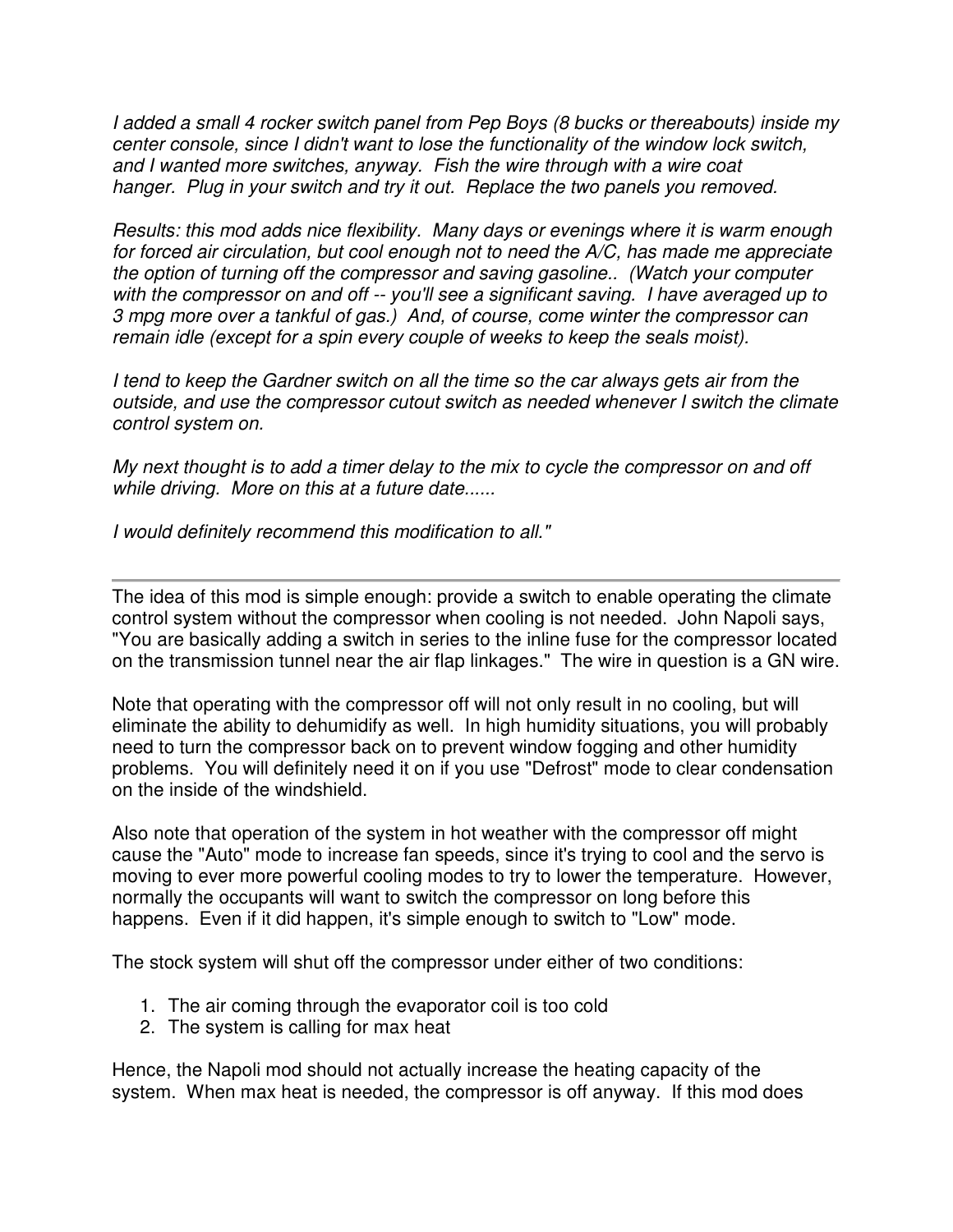noticeably improve heating performance, there is something wrong in the control system. Adjust the flaps.

# **Gardner/Napoli Mod Combination**

**Tom Bernett** was concerned about locating a profusion of switches in his XJ6. "If you combine both of these mods on the same switch (double pole, the circuits must be kept separate!) you can eliminate one of the switches and simplify operation. In one position the switch would make both the Gardner and Napoli circuits (just as in the factory configuration), in the other position the switch would break both circuits (invoking both the Gardner and Napoli mods). Here is the way this works under the 3 main operating modes of the A/C system:

**A/C System Off**. The normal factory system configuration includes vacuum solenoid energized (fresh air flaps closed), and no power to compressor of course (except late XJ-S convertibles). If you open the combination switch (Gardner and Napoli circuits), vacuum solenoid loses its ground (fresh air flaps open). Napoli circuit has no effect since there is no power to compressor anyway. If you close the combination switch, the vacuum solenoid closes fresh air flaps (just like factory configuration), and makes the Napoli circuit (which has no effect since the A/C system is off and no power is available to the compressor).

**A/C System On**. Normal system configuration (except at full cooling) includes vacuum solenoid de-energized (fresh air flaps open), and power available to compressor. Opening the combination switch cuts power to the compressor (just like the solo Napoli switch), and has no effect on the vacuum solenoid which is deenergized anyway (except at full cooling, see below). Closing the combination switch allows power to the compressor, and makes the circuit for the vacuum solenoid (which is de-energized anyway so there is no effect).

**A/C System in Full Cooling**. At full cooling the combination switch will be closed of course, so you'd have power to the compressor and the vacuum solenoid energized to close the fresh air flaps for recirc and max cooling.

"As I said earlier, I'd rather not add another switch which isn't necessary and which requires additional thought and manual intervention (lessee... if I have the Gardner switch closed, should I open the Napoli switch, etc.?) It seems easier to say "I want fresh air only, open the combination switch with the A/C system off" or "I want everything but compressor, open the switch with A/C system on." or "I want normal operation, close the switch."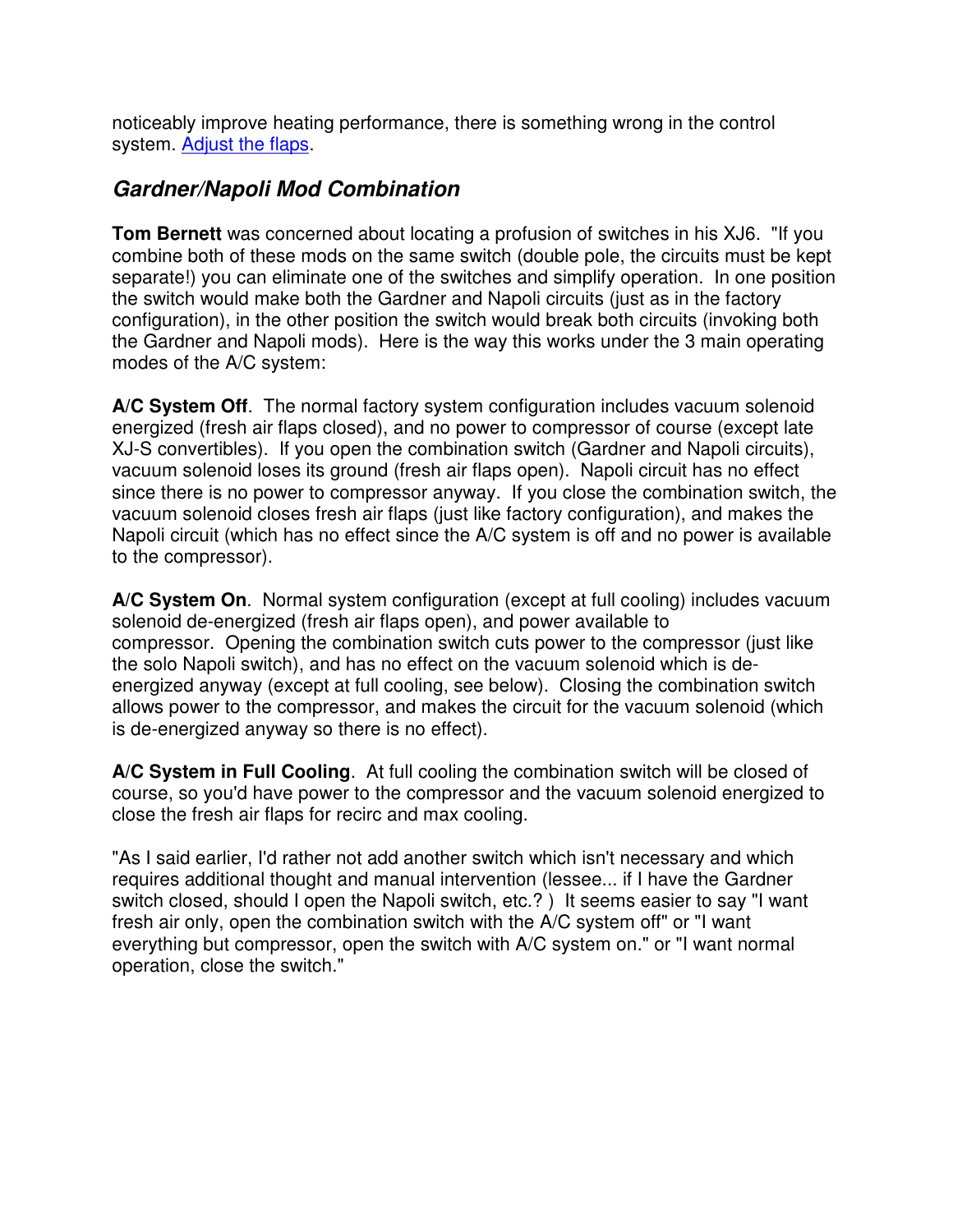# **Bennett Mod**

**Tom Bernett** explains his mod: "The Gardner mod opens the fresh air vents with the system turned off. My mod disables the fans and compressor with the system turned on. So I have fresh air and control of cabin temperature using the temp control knob.

"My mod requires switching open two circuits; one at the Water Valve Temperature Switch, and another at the feed to the Water Temperature By-Pass Switch in the servo unit (the brown wire at connector P2 near the servo)." Bernett describes how to test this operational mode by merely disconnecting two wires, so you can decide for yourself if you like it well enough to go ahead and install a switch:

1. Remove the left hand console side casing and the under scuttle casing. The Water Temperature Switch is located above the black foot well vent. It's attached to a water pipe and has two connectors attached to it. One connector has two brown wires, the other has two brown w/ yellow stripe wires. Undo the connector with the brown/yellow wires.

**gypsy adds**: This disables the blowers and compressor in heating mode.

2. Remove the right hand console side casing. Find connector P2. It's located down low and aft. It's a circular white connector, maybe an inch in diameter with about 10 wires. Cut the brown wire between the connector and the servo unit. Cut it in the middle so you'll be able to connect to it later. **Careful**, don't cut the brown/yellow wire by mistake. You want the solid brown one.

**gypsy adds**: This disables the blowers and compressor in cooling mode.

"That's it. Try it out. Turn the ignition on and the mode switch to Auto. If you have the Gardner and/or Napoli mods, switch those off. The servo unit should respond to the temp control knob, the blowers and compressor should be off, and if you're moving, fresh air, conditioned according to the setting of the temp control knob, will be flowing through the dash and foot well vents. Defrost position on the mode switch should still function.

"Why it works: The system is designed such that the heating mode is disabled (no blowers or compressor) until the coolant comes up to temperature. This prevents a blast of cold air in your face when you first start the car on a cold morning. After several minutes of running, the coolant warms up and the system clicks into action. This is controlled by the Water Temperature Switch. This switch closes when the coolant reaches 40°C/103°F and allows the system to operate normally.

"Now, just as you don't want a blast of cold air in a cold car, you do want a blast of air immediately when you start up a car that's been sitting in the sun on a hot day. This is accomplished by a Water Temp By-pass Switch and some fan switches in the servo unit. These are powered when the system is in cooling mode no matter what the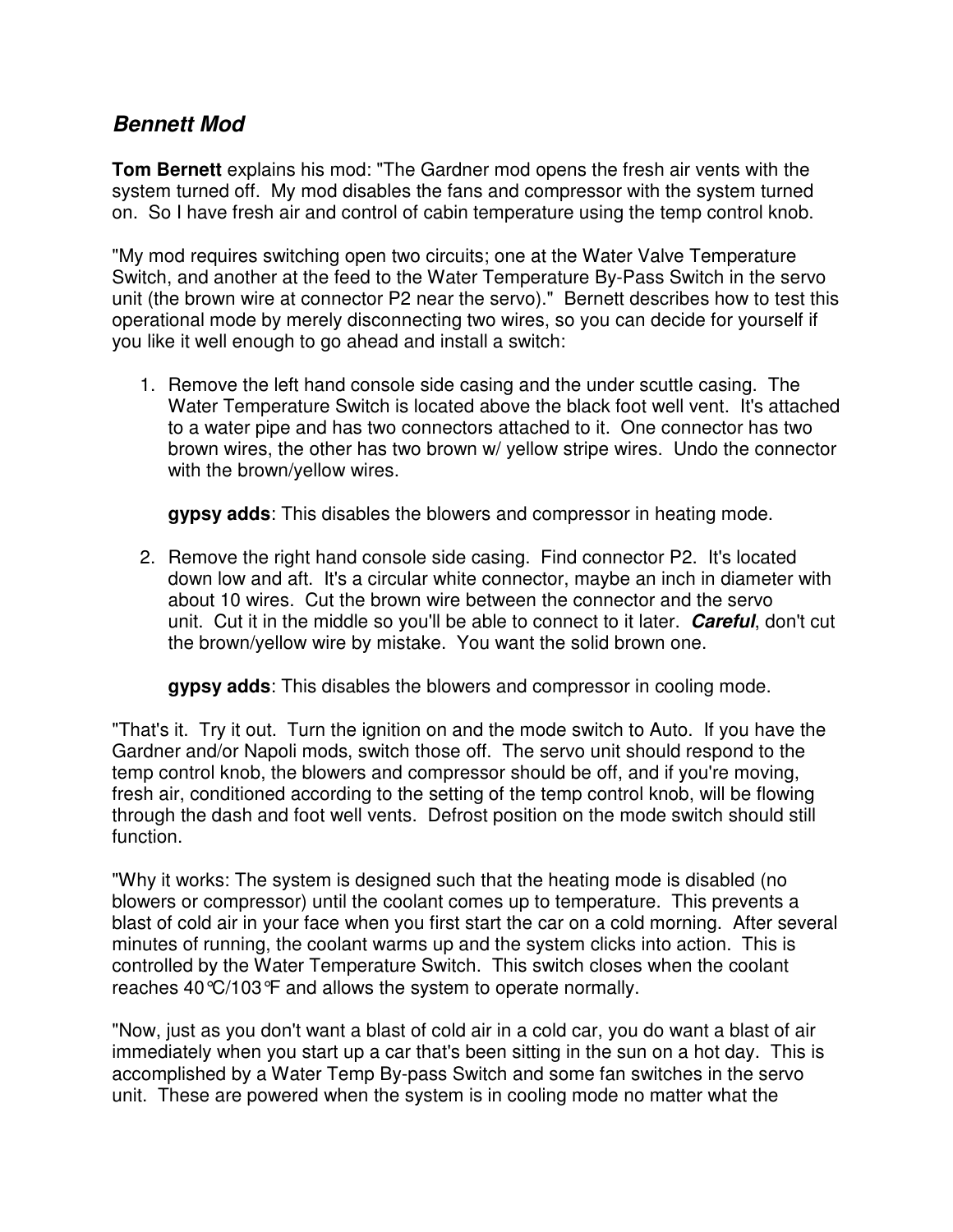coolant temperature is. So they override the above Water Temperature Switch. These switches are powered via the brown wire at connector P2.

"So, opening the circuit at the Water Temperature Switch disables the blowers and compressor in heating mode, and cutting the brown wire at connector P2 disables the blowers and compressor in cooling mode. In both modes the temp control knob, in-car and ambient temperature sensors, servo motor, fresh air flaps, etc. still function.

"All that remains is to come up with a convenient way of doing the above switching. I'm presently operating the mod with a double pole toggle switch. Opening the switch shuts down the blower fans and A/C compressor, but still keeps the fresh air flowing and the temperature control knob and servo unit functional. Close the switch and the system goes back to normal operation.

"I envision using this mod as my on/off switch. I'll leave the mode switch in Auto, and this switch open in all but extreme conditions. When I need max heat or A/C, I'll close my switch and the system will operate normally with both blower fans and A/C compressor."